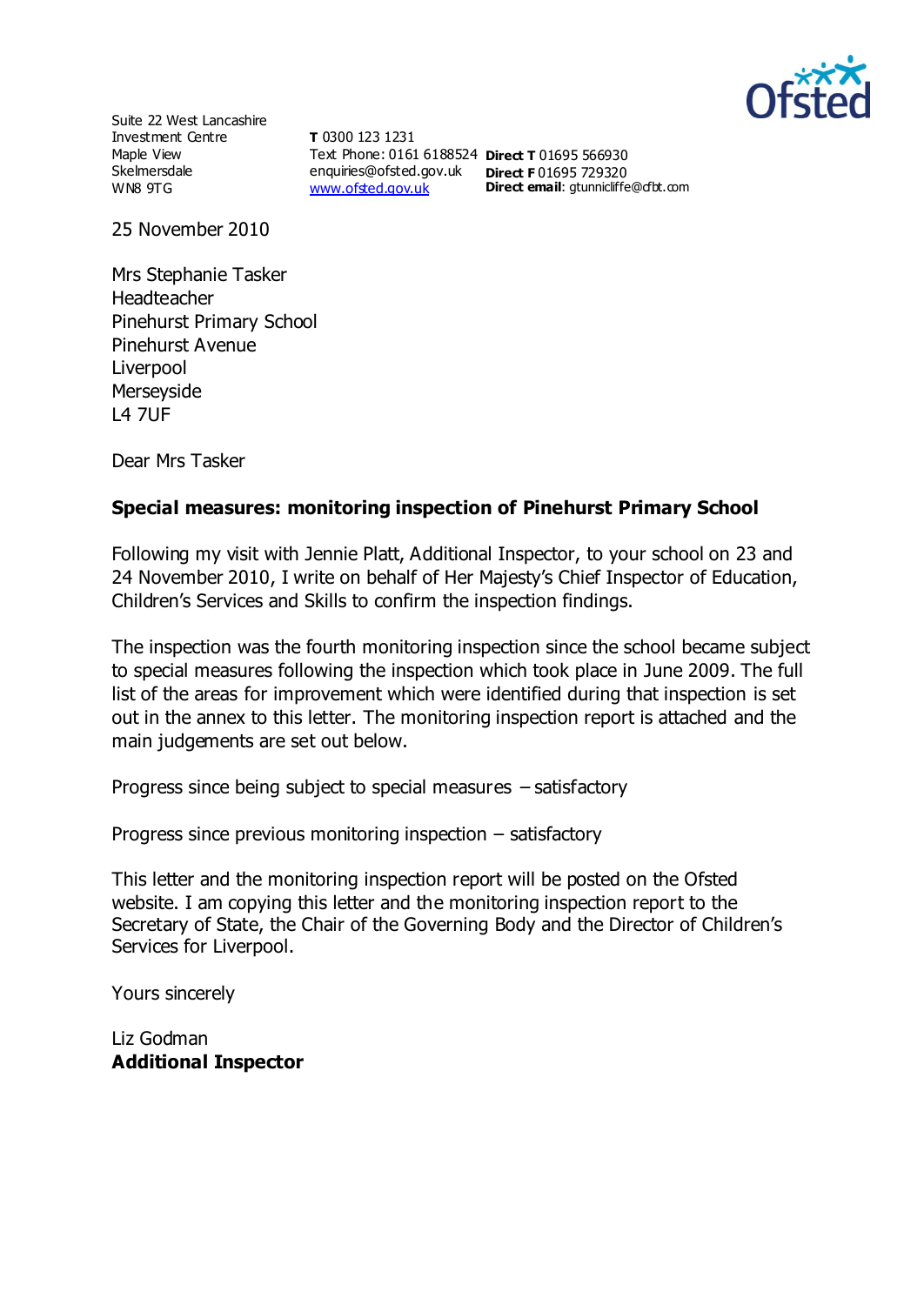

# **Annex**

### **The areas for improvement identified during the inspection which took place in June 2009**

- Raise standards, improve achievement and accelerate pupils' progress throughout the school, particularly in Years 3 to 6.
- Ensure that the overall quality of teaching and learning is at least good throughout the school, thus eradicating inadequate teaching.
- Improve the effectiveness of school self-evaluation in order to hold leaders, managers and governors to account for improving pupils' achievement.
- Raise attendance to at least the levels expected of similar schools.
- Adapt the curriculum so that it better meets pupils' needs and develops their basic literacy and numeracy skills.
- Ensure that marking and academic guidance consistently help pupils to understand how to improve their work.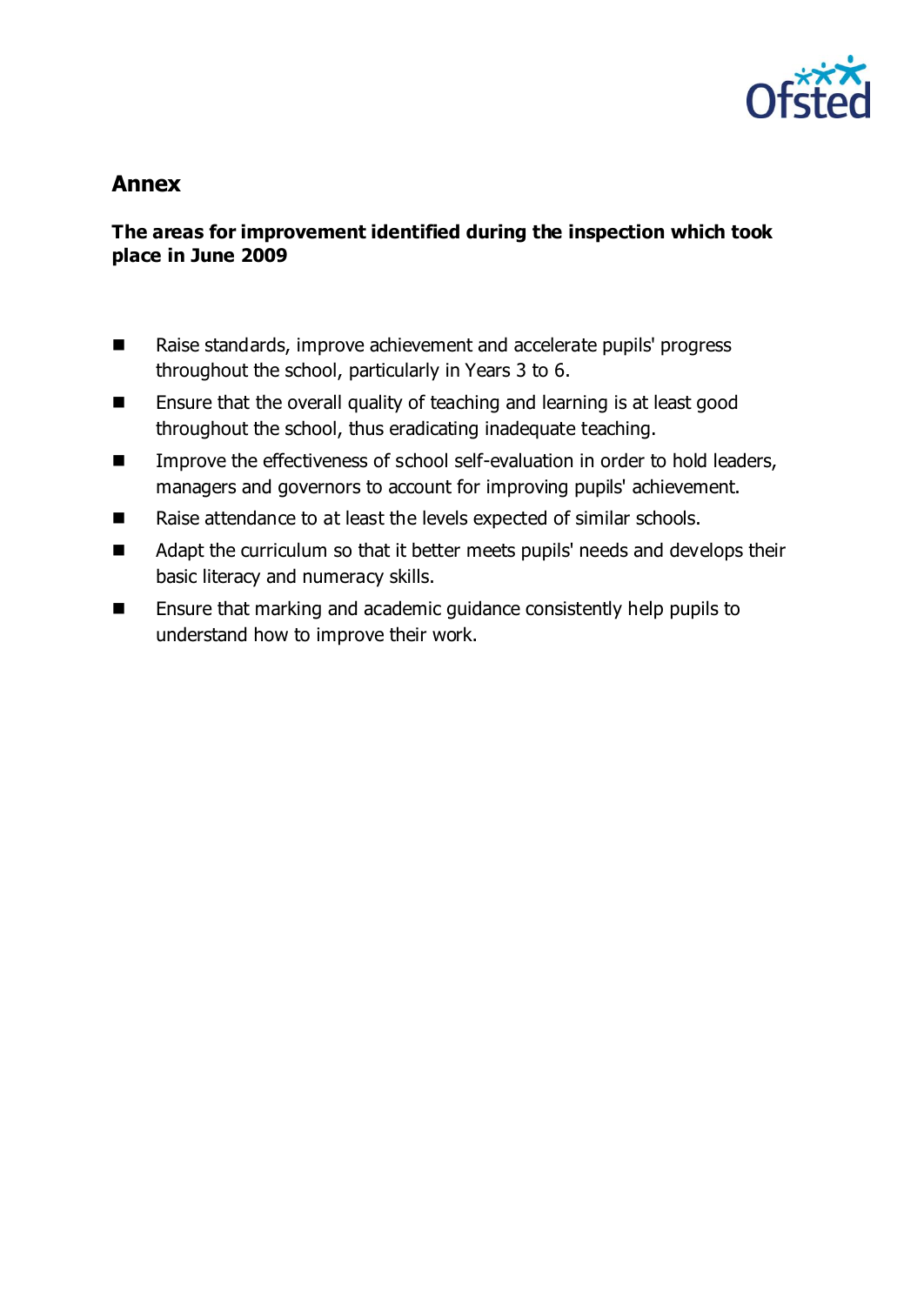

## **Special measures: monitoring of Pinehurst Primary School**

#### **Report from the fourth monitoring inspection on 23 and 24 November 2010**

#### **Evidence**

Inspectors observed the school's work, scrutinised documents and met with the headteacher, the chair of the governing body, another member of the governing body and a representative from the local authority.

### **Context**

Since the last monitoring inspection in July 2010, all classes now have permanent teachers. Teachers have moved from other parts of the school to the lower Key Stage 2 teaching team. At the time of the monitoring inspection, two teachers from Key Stage 2 were absent.

### **Pupils' achievement and the extent to which they enjoy their learning**

Pupils' learning in lessons continues to show steady improvement. Pupils are starting to respond to the growing expectation that they will work independently. However, these routines are not established securely in every class. Sometimes, the pace of learning slows a little when an adult is not on hand to check pupils' understanding or to ensure they persist with the tasks set. In contrast, occasionally, adults intervene too frequently, so that pupils are distracted from their work. In the better lessons, pupils' speaking and listening skills are increasing because there are opportunities to talk with a partner or with others in a group. This is improving pupils' vocabulary and extending their imagination. For example, those in Key Stage 1 talked enthusiastically with a partner to identify the sounds they might hear in different locations. Pupils in Year 6 engaged in imaginative discussion in small groups to identify the qualities of their hero characters. However, at present, not all pupils are transferring these gains into their written work. Pupils' progress is continuing to accelerate when they work in small groups or individually with teaching assistants. This is because the work they do is closely matched to their needs, ensuring their growing success in the challenges set for them. Pupils in Year 6, for example, rapidly increased their understanding of how to calculate the perimeter of complex shapes.

Pupils' achievement and progress continue to improve steadily. The results of tests and assessments undertaken by pupils at the end of Year 6 in 2010 were considerably better than in previous years. These pupils also made greater progress overall during Key Stage 2 in comparison to those who left in the previous year. Their progress overall was in line with that expected, with much of the increased progress taking place during the last year. Despite this, attainment overall, and the proportion of pupils reaching the higher levels in English and mathematics, remain low.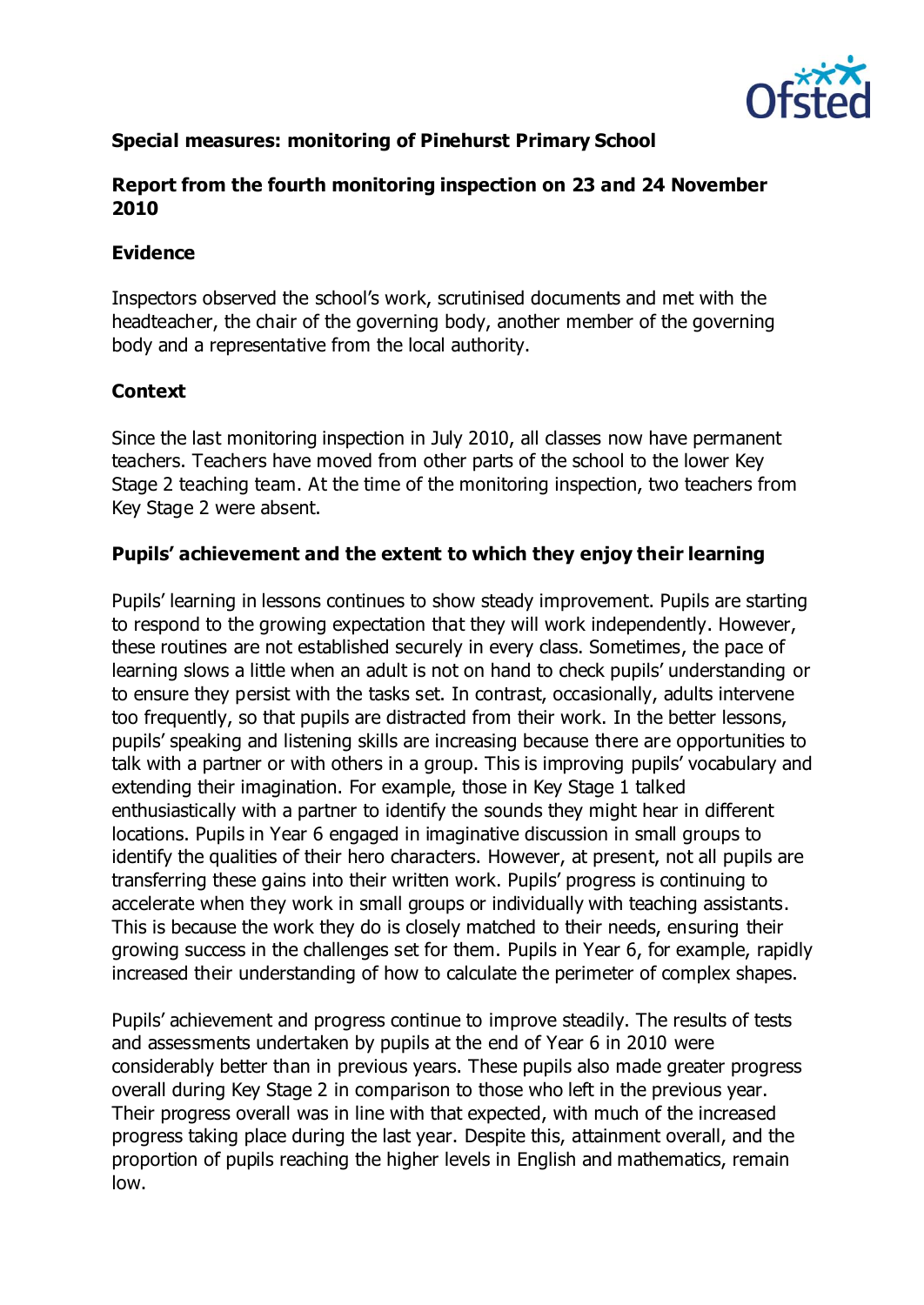

Progress since the last monitoring inspection on the area for improvement:

 raise standards, improve achievement and accelerate pupils' progress throughout the school, particularly in Years 3 to  $6$  – satisfactory.

#### **Other relevant pupil outcomes**

Attendance levels continue to improve, particularly in upper Key Stage 2. Since September 2010, the overall rates of attendance are moving closer to national averages. The school continues to focus on improving the attendance of the small number of persistent absentees to some positive effect. Punctuality is much improved and very few pupils are late for school in the morning because they are now eager to be there.

Pupils' attitudes to learning are becoming more positive, especially when they are actively engaged and enjoying the lesson. There are a few pupils who do not yet take responsibility for their own learning or for their behaviour in school. The management of the rare instances of challenging behaviour is increasingly effective, so that learning is rarely disturbed. Indeed, most pupils have a greater interest in getting on with their work and in providing a positive model for younger or less responsible pupils. As their literacy and numeracy skills continue to develop, pupils are increasingly prepared for the future. Pupils also show a growing moral and social understanding, although their spiritual understanding and knowledge of different cultures are improving less rapidly.

Progress since the last monitoring inspection on the area for improvement:

■ raise attendance to at least the levels expected of similar schools **–** satisfactory.

#### **The effectiveness of provision**

Provision in the Early Years Foundation Stage continues to improve. A start has been made in ensuring that activities available throughout the day build on the focused teaching. The resources provided show a better response to the children's interests and are adjusted in light of their use by the children on previous occasions. Adult-led activities are matched more closely to the needs of the group. This is helping children to make a stronger start in developing their communication, language and literacy skills. Some children take a while to settle and to decide what they will do when they are allowed to choose. Sometimes this is because routines are not yet established fully or because adults do not make their expectations clear. The quality of adults' observations of children's learning is improving. However, in some cases,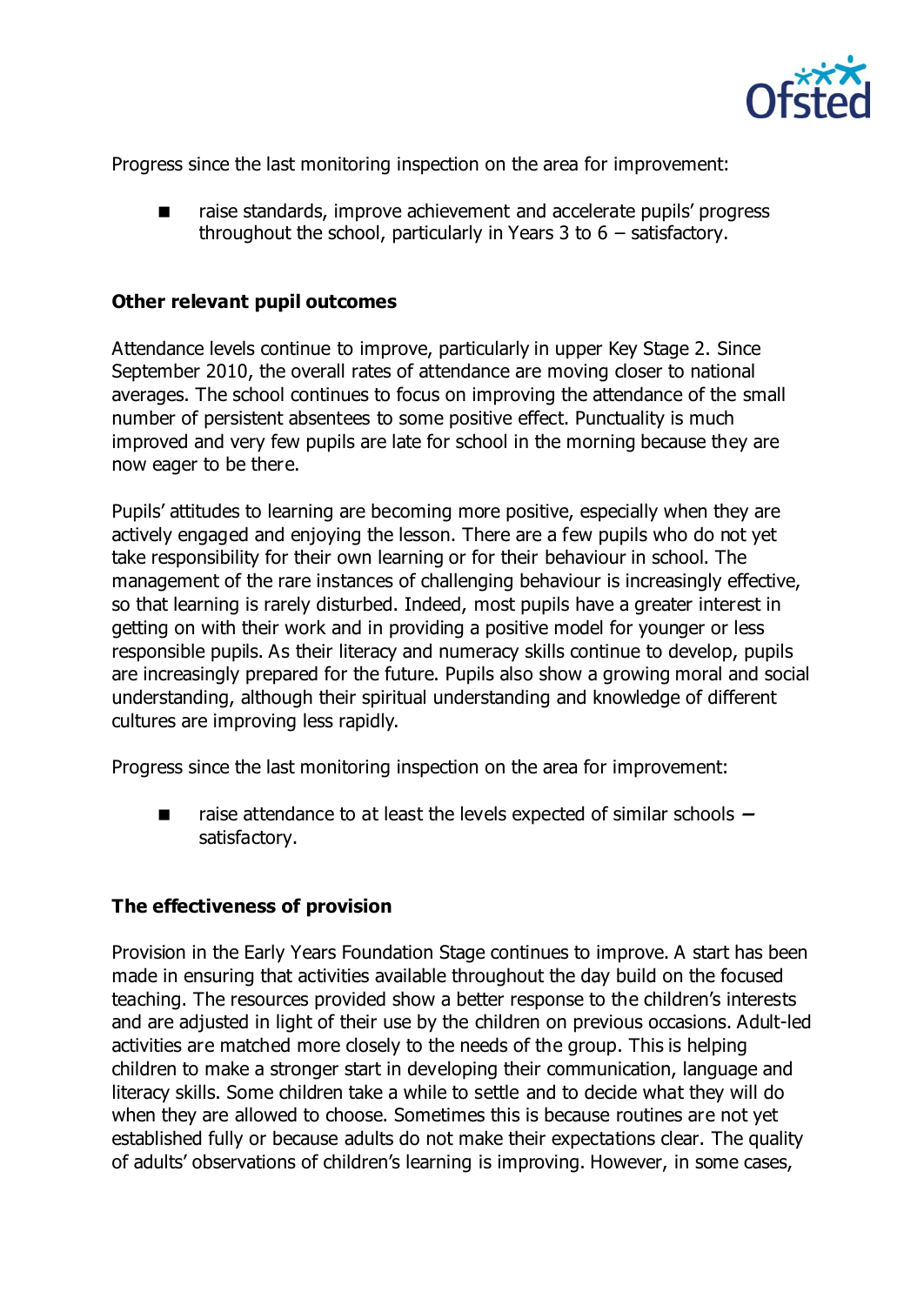

the records made of these do not identify the next steps for the individual child's learning.

The quality of teaching in Years 1 to 6 shows steady improvement. The developments noted at the last monitoring inspection have been maintained. The better quality of teaching is most marked in literacy and numeracy lessons. This is the case especially when teachers know the pupils well and are familiar with the age group they are teaching. Improvements are less secure when this is not so, or in subjects other than literacy and numeracy. Lesson plans are now consistently including clear references as to how the work will be adapted to meet the different needs of the pupils within the class. Lessons start with clear learning objectives shared with the pupils although, just occasionally, these focus on what the pupils will do, rather than on what they will learn. Increasingly, a majority of lessons are characterised by clear success criteria, often with the pupils themselves identifying these. In the better lessons, pupils assess their own or a partner's progress against these criteria, but this is not yet secure and, on occasion, opportunities are missed or overlooked. At times, the pupils are distracted from getting on with their work, when they are keen to do so, because of the teacher's frequent pauses to remind them of the success criteria. In the stronger lessons also, teachers adjust the activities and their explanations in light of pupils' understanding and progress. The features of better lessons, identified at the last monitoring inspection, are present in a greater number of the lessons observed this time.

The marking of pupils' work shows further improvement. Work is consistently marked against the lesson objectives and, at Key Stage 2, there is growing evidence that pupils make accurate assessments of their own or other pupils' work. Pupils' marked work in literacy and numeracy is consistent in including positive comments from the teacher with ideas for further improvement. During lessons, pupils have their longer-term targets for improvement to hand and can explain the steps they have to take to reach them. They show a growing understanding of how what they are doing is helping them to meet these targets.

The curriculum is more effective in meeting pupils' needs and in building upon earlier learning, especially in literacy and numeracy. Pupils' use of literacy and numeracy skills in the different subjects of the curriculum is increasing. Sometimes though, in lessons in the other subjects, there is a greater emphasis on developing these skills at the expense of the content specific to the subject. There remains more to do to strengthen the links between subjects and to develop pupils' research skills in order to increase their engagement and independence. Fewer pupils are now taught in small groups. This means that those groups which do run are more tightly focused on closing gaps in pupils' knowledge or skills. This is contributing to pupils' increased progress in reading, writing and mathematics.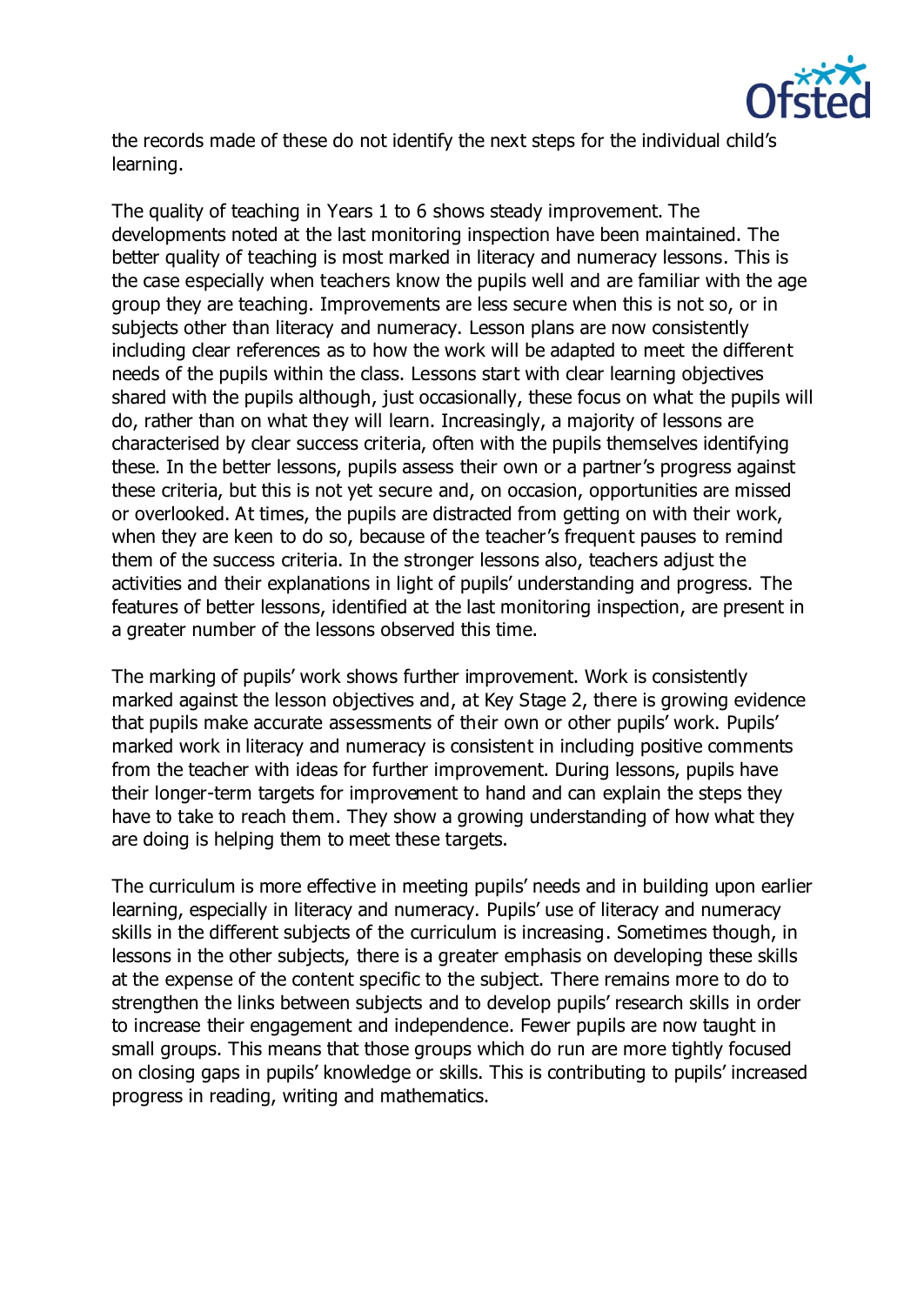

Progress since the last monitoring inspection on the areas for improvement:

- ensure that the overall quality of teaching and learning is at least good throughout the school, thus eradicating inadequate teaching – satisfactory
- **a** adapt the curriculum so that it better meets pupils' needs and develops their basic literacy and numeracy skills – satisfactory
- ensure that marking and academic guidance consistently help pupils to understand how to improve their work  $-$  good.

#### **The effectiveness of leadership and management**

Improvement has been maintained since the last monitoring inspection. However, there remains more to do to develop the skills of the middle leaders so that they are better equipped to share the workload carried by the headteacher and the deputy headteacher. In particular, more work is required to improve the leadership of subjects other than English and mathematics. Staff are committed to improving the school. They are eager to improve their own practice and to develop their skills so that they are better placed to contribute to further improvement, for example in the different subjects of the curriculum. The headteacher and the deputy headteacher continue to show their strong skills in monitoring and evaluating the quality of the school's teaching and pupils' learning and progress. However, this skill is not yet developed consistently amongst all the staff. The school's clear plans continue to drive its improvement, especially in relation to the areas for improvement identified at the inspection in June 2009. These plans are reviewed and revised regularly so that improvement is steady and sustained. The school has started to evaluate other aspects of its work, but this self-evaluation is still developing and the evaluation has yet to focus sharply on the effect of the school's actions.

Members of the governing body continue to support the school's work and to provide increasing degrees of challenge to its leaders and to one another. New governors have joined the governing body since the last monitoring inspection. This is strengthening it and is starting to reduce the governing body's reliance on the local authority additional governors.

Progress since the last monitoring inspection on the area for improvement:

**If** improve the effectiveness of school self-evaluation in order to hold leaders, managers and governors to account for improving pupils' achievement – satisfactory.